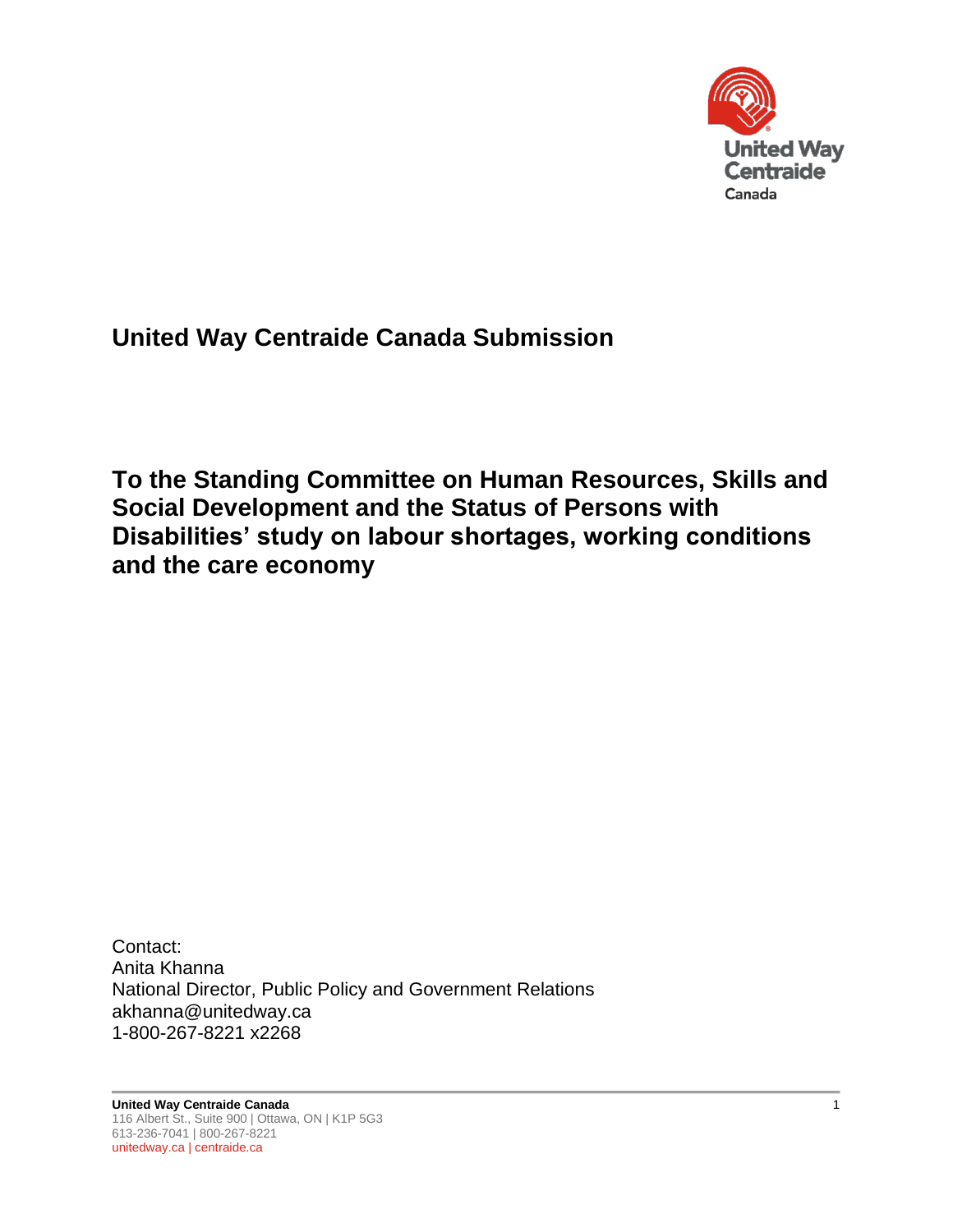# **About United Way Centraide Canada**

United Way Centraide (UWC) is a national network of local social experts and Canada's largest non-government funder of human and community services. United Way Centraide Canada (UWCC) provides national leadership to this federated network of 70 United Ways and Centraides serving rural, urban, northern and remote communities. We are at the forefront of social change and innovation, tackling issues of poverty and social exclusion. Annually, we mobilize the commitment of more than one million Canadians – individual donors, staff, volunteers and labour and corporate partners – to raise over half a billion dollars and invest in over 5,600 critical social programs serving ten million people annually. We work to ensure that everyone in every community has the opportunity to meet their full potential.

We thank the Standing Committee on Human Resources, Skills and Social Development and the Status of Persons with Disabilities (HUMA) for undertaking this important study on labour shortages, working conditions and the care economy.

# **Social and Economic Impact of the Sector**

The human and community services sector plays an essential role both in Canada's social safety net and economy. This sector is critical to the provision of food, mental health support, homelessness prevention and transitional housing and settlement services for people in vulnerable circumstances. Every day, community agencies support seniors, people with disabilities, women fleeing violence and people impacted by colonialism, racism, sexism, poverty and other systemic barriers. It also provides childcare, senior care and support for youth and vital skills training for employment as well as community wealth building.

According to Imagine Canada, Statistics Canada data show the charitable sector and non-profit sector as a whole represents 8.7% of Canada's GDP, or approximately \$189 billion.<sup>1</sup> Further, charities and non-profits employ 2.4 million people with a labour force composed of approximately 80% women.<sup>2</sup> The subsector of human and community service organizations employed approximately 591,000 in 2020.<sup>3</sup>

Statistics Canada data from 2021 provides a human resources profile of non-profit organizations between 2010 and 2019. The data reveal a highly educated, womenmajority workforce increasingly composed of immigrants and racialized people with a growing proportion of workers who are 55 years or older.<sup>4</sup> While there has been some upward movement in wages from 2010-2019, wage disparity persists within the sector.

https://www.imaginecanada.ca/sites/default/files/Infographic-sector-stat-2021.pdf

https://www150.statcan.gc.ca/t1/tbl1/en/tv.action?pid=3610061701

<sup>&</sup>lt;sup>1</sup> Imagine Canada. (2021). Infographic: Canada's Charities & Nonprofits:

<sup>2</sup> Statistics Canada. (2021). Non-Profit Organizations and Volunteering Satellite Account: Human Resources Module, 2010 to 2019: https://www150.statcan.gc.ca/n1/daily-quotidien/210430/dq210430d-eng.htm

 $3$  Statistics Canada. (2022). Employment in non-profit institutions by sub-sector  $(x 1,000)$ :

<sup>4</sup> Statistics Canada. (2021). Non-Profit Organizations and Volunteering Satellite Account: Human Resources Module, 2010 to 2019.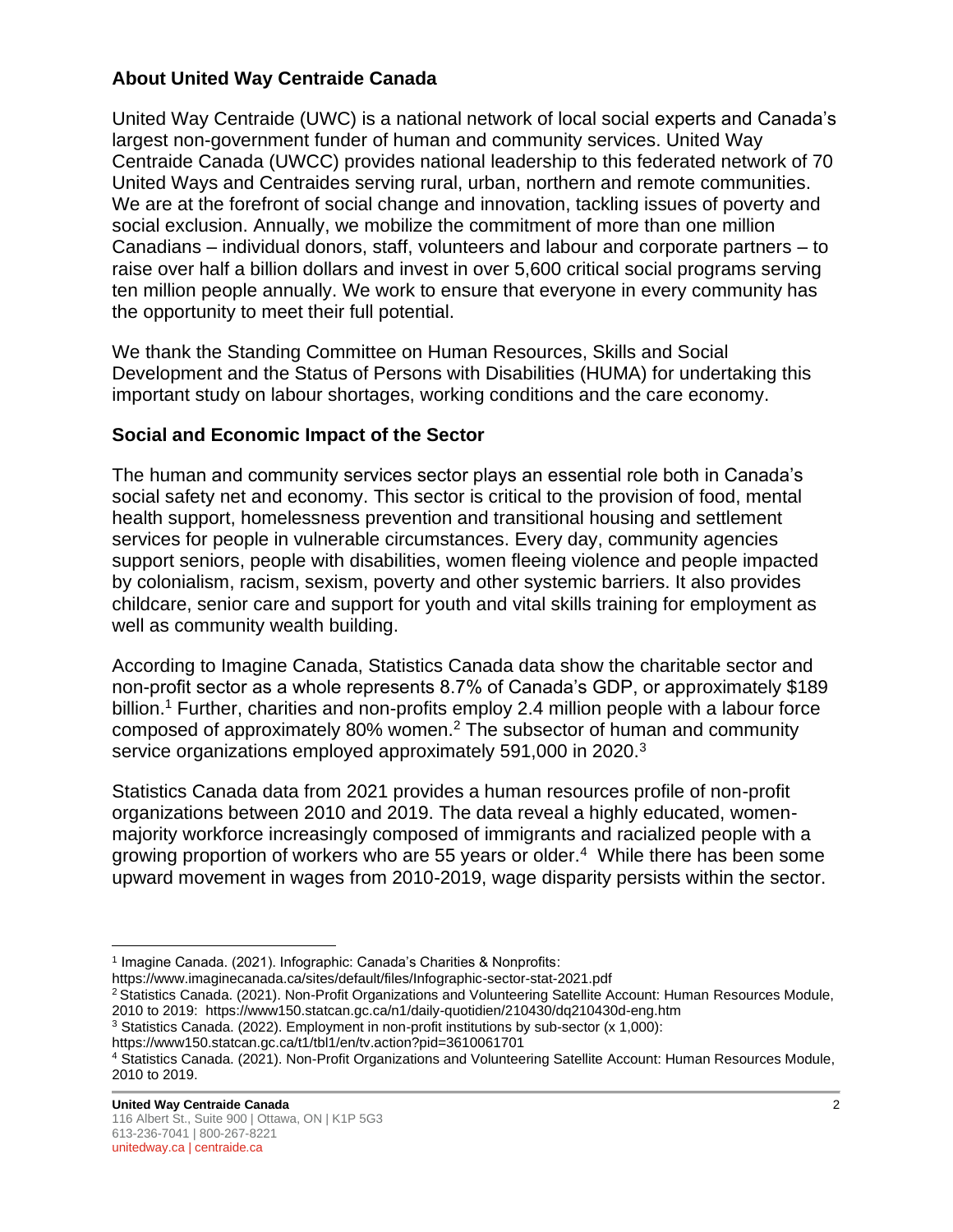As an example, wages grew at a quicker pace for non-immigrant employees (18%) compared to immigrant employees (16.9%) within the study period.<sup>5</sup>

In 2018, Statistics Canada highlighted the "significantly lower" compensation in community-based organizations, which provide social and related services, in comparison to the for-profit sector, but also to other part of the non-profit sector.<sup>6</sup> An official from Statistics Canada told the Special Senate Committee on the Charitable sector that "community-based organizations actually have wages below the economywide average" while wages in "the hospitals and government-based piece [of the nonprofit sector] are actually above the economy-wide average."<sup>7</sup>

The pandemic demonstrated how the social and economic wellbeing of our communities is underpinned by paid and unpaid care work primarily performed by women. Child care and elder care were deemed essential through the pandemic, but serious gaps were revealed in both systems. Academic researchers, economists and analysts of the sector have drawn attention to the fact that the gendered nature of the work and labour force reinforces the undervaluation of non-profit work.<sup>8</sup>

High quality care for children, seniors and people with disabilities is fundamental to our communities and foundational to our economy. Current labour shortages in the care economy, inclusive of the human and community services sector described above, threaten community health, safety and inclusion as well as economic growth.

## **Funding Context**

Most human and community service organizations' revenue is generated through philanthropy, earned income (i.e., fee for service programs and social enterprise activities), as well as grants from all levels of government. Despite the sector's critical social and economic contributions, funding is often precarious and overly focused on short-term projects, which contributes to precarious employment conditions. In this context, there is a reliance on short-term, contract and/or part-time staff positions that often do not offer benefits and pensions, including adequate paid sick time. As a result, many workers end up in multiple low-paying, part-time positions with different employers, no benefits, little security and few opportunities for career advancement.

The Special Senate Committee on the Charitable Sector's report, Catalyst for Change, documents the charitable and non-profit sector's concerns about recruiting and retaining paid staff. Organizations reported struggling to compete with public- and private-sector employers in terms of pay, pension, benefits and training.<sup>9</sup> The report also documents

<sup>&</sup>lt;sup>5</sup> Ibid.

<sup>6</sup> Catalyst for Change. (2019). Report of the Special Senate Committee on the Charitable Sector:

https://sencanada.ca/content/sen/committee/421/CSSB/Reports/CSSB\_Report\_Final\_e.pdf 7 Ibid.

<sup>&</sup>lt;sup>8</sup> Baines, Campey, Cunningham, Shields. (2014). Not Profiting from Precarity: The Work of Nonprofit Service Delivery and The Creation of Precariousness. Just Labour:

https://justlabour.journals.yorku.ca/index.php/justlabour/article/view/6/6 <sup>9</sup> Catalyst for Change. (2019).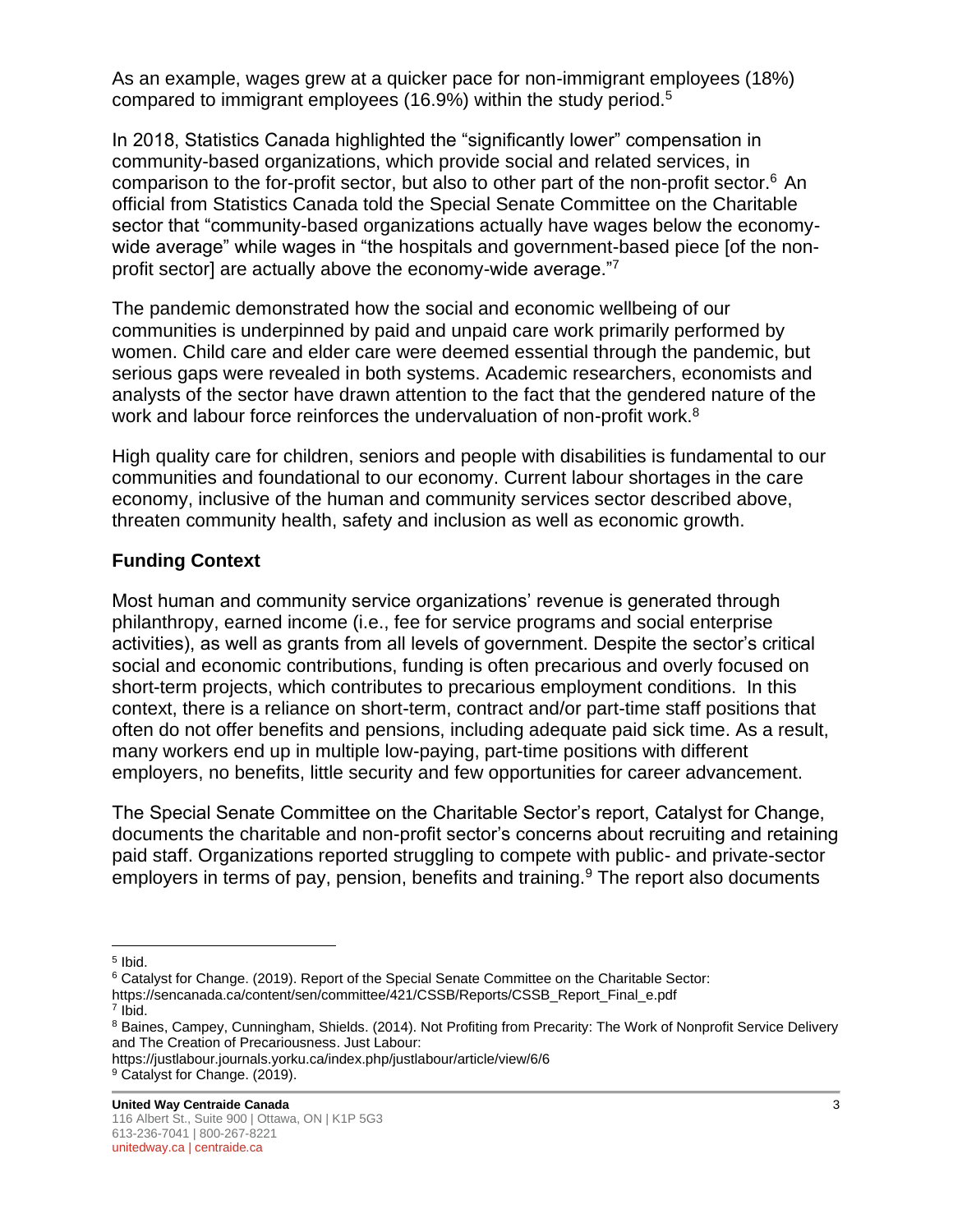the challenges caused by short term funding agreements and the lack of operational funding:

Funding for the overall operation of charitable and non-profit organizations, described as "core funding" was historically in the form of grants until the 1990s; at that time, funding shifted to "contributions," which are not only less stable, but rarely adequately cover the costs of even administering the projects being funded.<sup>10</sup>

This short-term funding also greatly inhibits organizations' ability to access the necessary capital to renew and strengthen their operations. As a result, the sector has not kept pace with technological change and its data, technology and human resources strategies are in urgent need of transformation that can inform and improve service delivery and working conditions.

Rising rates of inflation pose a further challenge to community organizations today as the vast majority rarely see annual funding increases that keep pace with inflation. This is a threat to the work of the many organizations that address community food insecurity as they are now contending with grocery prices that are 7.4% higher than last year. With inflation at 5.7% - the highest rate since 1991 – community organizations are further hindered in their ability to purchase supplies, operate programs and recruit and retain staff as wages fall further behind the soaring cost of living.<sup>11</sup> As an Ontariofocused study identified, "stagnate wages/salaries in the non-profit service providing sector due to years of flat lined funding [cause] significant financial hardship for nonprofit employees."<sup>12</sup>

# **COVID-19 Exacerbated Pre-existing Challenges within the Sector**

The human and community services sector has been on the frontlines of addressing complex, growing community needs since day one of the pandemic. The sector has been a lifeline for members of equity-deserving communities already marginalized by issues such as poverty, mental illness, housing precarity, food insecurity, able-ism, ageism, homophobia, transphobia, racism and sexism who have been disproportionately impacted by the pandemic. Sector workers have also supported a new cohort of community members accessing services for the first time due to general uncertainty, financial insecurity and often new mental health challenges.<sup>13</sup>

The pandemic shone a light on long-standing societal inequities related to race, income, ability, gender, disability and age, exposing deep cracks within our social safety net. In a similar fashion, COVID-19 has exposed the significant impacts of long-term underfunding, low wages and diminishing capacity within the human and community

 $10$  Ibid.

<sup>11</sup> Evans, Pete. Canada's inflation rate now at 30-year high of 5.7%. CBC News:

https://www.cbc.ca/news/business/canada-inflation-february-1.6386536

<sup>12</sup> Baines, Campey, Cunningham, Shields. (2014). Not Profiting from Precarity: The Work of Nonprofit Service Delivery and The Creation of Precariousness. Just Labour:

https://justlabour.journals.yorku.ca/index.php/justlabour/article/view/6/6

<sup>&</sup>lt;sup>13</sup> United Way Centraide Canada. (2021). Covid-19 Pandemic has Created a New Group of Vulnerable Canadians: Survey. https://211.ca/news/covid-19-pandemic-created-new-group-vulnerable-canadians-survey/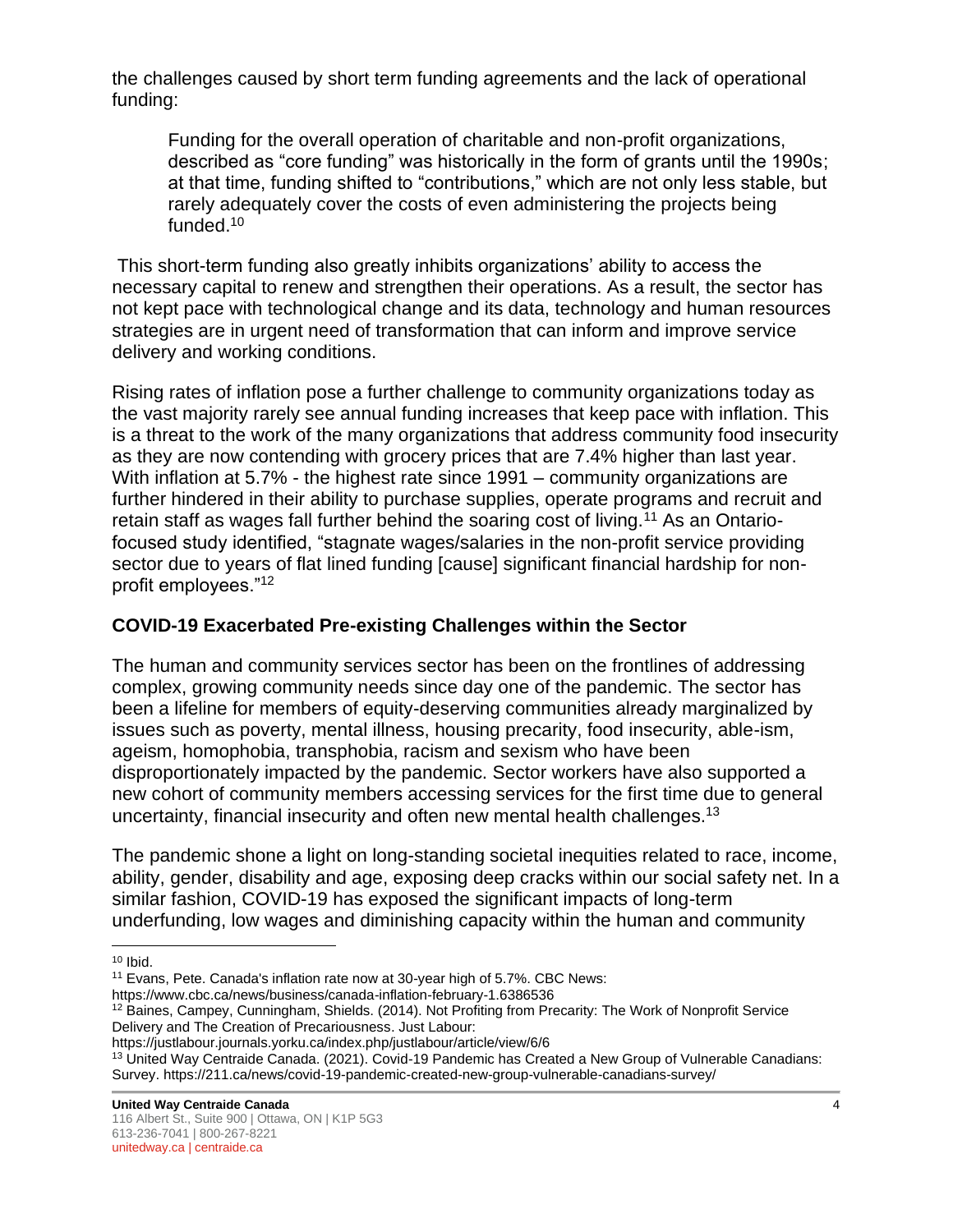services sector. These issues were especially apparent within the housing and homelessness sector, gender-based violence work, food security, mental health and care work.

Government programs like the Emergency Community Support Fund and the Canadian Emergency Wage Subsidy provided short term support and stability to maintain program delivery and protect and preserve jobs during the pandemic. These programs were essential to keeping workers employed and meeting community needs as agencies' revenues fell and demand for services surged.

Emergency pandemic support programs were great stabilizers for the sector. At the same time, the toll of the pandemic on workers' mental health and morale has been immense. Working in the sector was demanding pre-pandemic, but soaring demand coupled with increasingly complex community need has been extremely challenging for workers. We cannot forget that the majority women workforce within the sector were also living through the pandemic and its related risks and anxieties while providing care and support for marginalized community members. Many workers had additional responsibilities such as caring for children and elders at home and therefore doing double or triple duty.

## **Current Labour Challenges within the Sector**

The unprecedented demand for services in the context of a prolonged crisis has taken a toll on workers within human and community service provision. Within the UWC network, our members across the country consistently report high levels of absenteeism, burn out and mental health leaves among the agencies they fund. In addition, there are reports of senior leaders at organizations retiring early or resigning with limited succession planning. Front line staff are also resigning, with many leaving their fields and others moving onto similar work for government or within the private sector for higher wages and more comprehensive benefits that the community sector cannot match. In addition, the sector is facing recruitment challenges with fewer applicants and difficulty finding workers to fill vacant positions like never before. At the same time, program costs for agencies have risen due to inflation. The rising cost of living, particularly of housing and transportation, exacerbates the sector's labour shortages. Skilled workers are leaving the non-profit sector because they cannot afford to live in the cities they work in, as is the case in cities like Vancouver.

The observations of United Ways and Centraides are confirmed by the February 2022 Canadian Survey on Business Conditions published by Statistics Canada. In this survey, 23% of community non-profits indicated that their 2021 revenues were lower by 25% or more compared with 2019. The lower revenues come at a time when 36% expected to face an increase in operating expenses over the next three months. Survey respondents shared that demand for programs and services remains high, as 35% of community organizations expected to see an increase in demand over the coming three months. In addition, many continued to be concerned about recruiting and retaining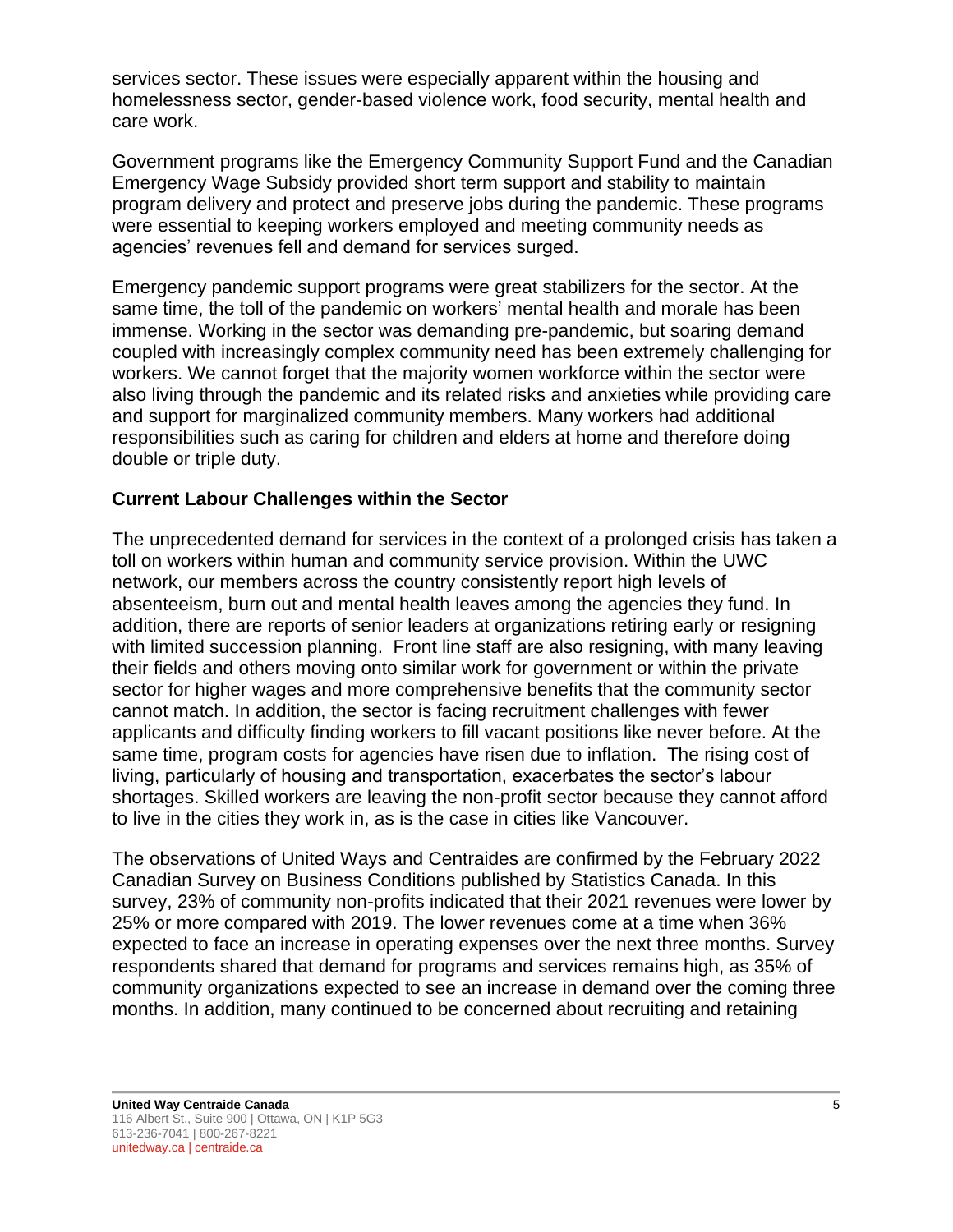skilled employees: 29% of community organizations expected the labour shortage to also be an obstacle in the coming quarter.<sup>14</sup>

The work of the human and community services sector is too valuable to be stalled by a great resignation. It is essential infrastructure for the government to deliver on its priorities related to employment, mental health, housing and homelessness, early learning and child care and much more. Through the pandemic, this sector adapted, collaborated and mobilized immediately to innovate service delivery, with some transitioning in-person services to virtual and others bringing resources, like food and hygiene supplies, directly to residents. Partnerships with diverse sectors and community agencies were essential to supporting marginalized communities during the pandemic and continued collaboration will be essential to an equitable recovery. Now, the sector needs stable core, operating funding and investments to enable a comprehensive workforce strategy that supports vital organizations in their critical missions to support vulnerable community members.

#### **Recommendations**

Immediate action is required to ensure Canada's essential human and community services infrastructure remains strong in rural, urban and northern communities through the remainder of the pandemic, the upcoming recovery, and beyond. A strong workforce is fundamental to this goal. To address labour shortages in the human and community services sector, we recommend:

> **a)** Resourcing a comprehensive workforce strategy to contribute to staff training, recruitment and retention within the human and community services sector.

**b)** Investing in mental health support for frontline workers in the community and human services sector through targeted programs to prevent burn out and encourage employee retention.

**c)** The federal government lead by example in its grants and funding contribution agreements to improve working conditions and thus enable community organizations to retain staff. This should include providing longerterm and operating funding that supports higher wages, benefits, pensions and greater job security to enable the sector to retain and support its talent pool.

**d)** Creating a distinct home in government for the non-profit and charitable sector. Guided by comprehensive data collection, this will help drive strategic, long-term collaboration between government and the sector. It will also help develop a sectoral policy infrastructure to deliver on a coherent mandate so

<sup>14</sup> Statistics Canada. (2022). Canadian Survey on Business Conditions, first quarter 2022: https://www150.statcan.gc.ca/n1/daily-quotidien/220225/dq220225b-eng.